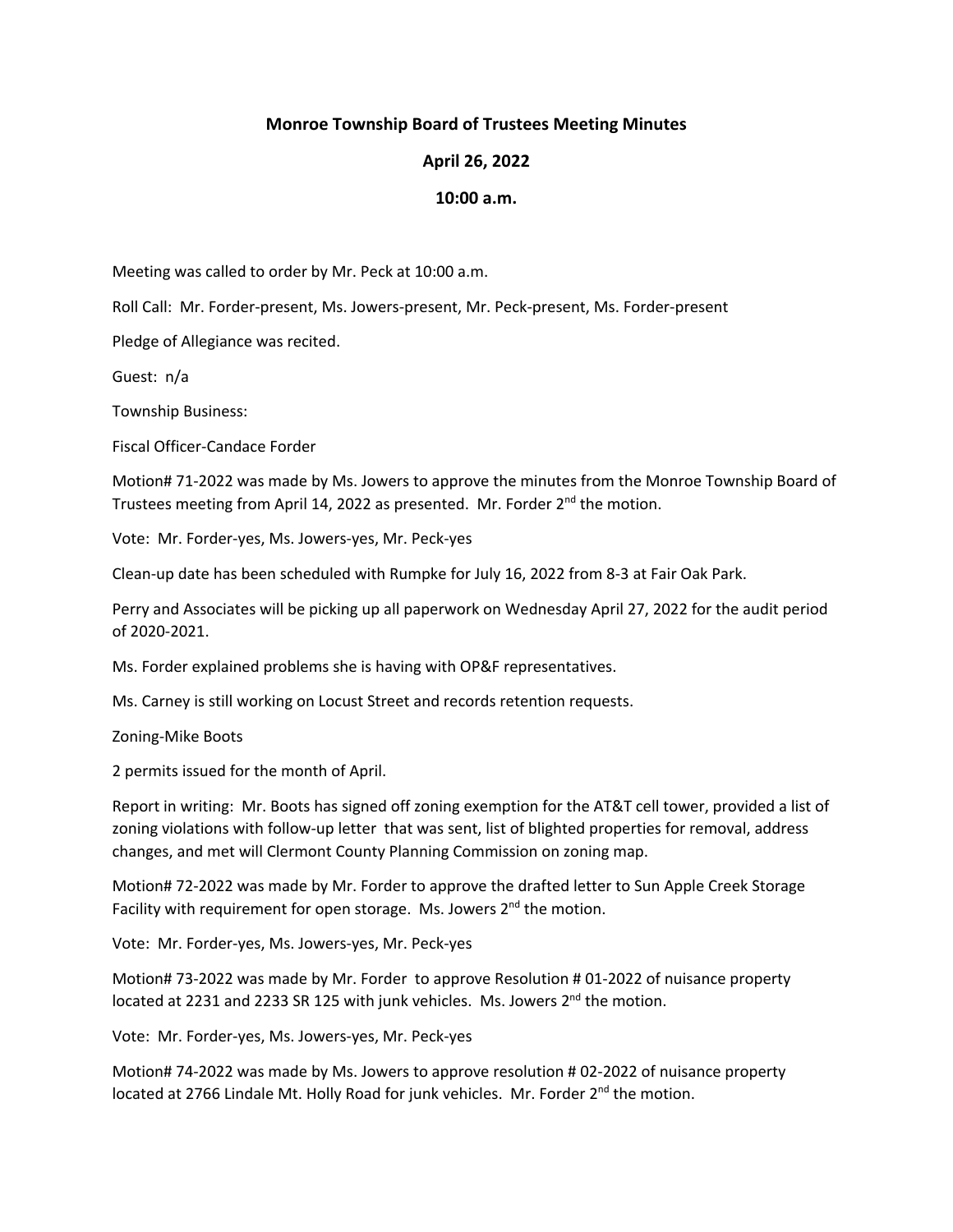Vote: Mr. Forder-yes, Ms. Jowers-yes, Mr. Peck-yes

Motion# 75-2022 was made by Mr. Forder to approve resolution # 03-2022 for a nuisance property located at 2804 Lindale-Mt. Holly Road for vegetation/debris. Ms. Jowers 2<sup>nd</sup> the motion.

Vote: Mr. Forder-yes, Ms. Jowers-yes, Mr. Peck-yes

Motion# 76-2022 was made by Ms. Jowers to approve resolution # 04-2022 for a nuisance property located at 2766 Lindale Mt. Holly Road for debris. Mr. Forder 2<sup>nd</sup> the motion.

Vote: Mr. Forder-yes, Ms. Jowers-yes, Mr. Peck-yes

Maintenance-Greg Schrichten

Mr. Schrichten is working on a list of roads for paving in 2023.

Cemeteries-Jerry Cramer

No updates for the month.

Fire/EMS Department-Chief Steve Downey

Captain Houchin inspected the box for the new squad and it will be going back to be repainted.

The replacement fire truck is currently under repairs that will be covered by warranty.

Motion# 77-2022 was made by Ms. Jowers to enter into Executive Session per ORC# 121.22 (g) (a) employment of a public employee. Mr. Forder  $2^{nd}$  the motion.

Vote: Mr. Forder-yes, Ms. Jowers-yes, Mr. Peck-yes

Entered into Executive Session at 10:25 a.m.

Returned to regular session at 10:35 a.m.

Roll Call: Mr. Forder-present, Ms. Jowers-present, Mr. Peck-present Ms. Forder-present

Action Taken:

Motion# 78-2022 was made by Mr. Forder to promote Michael Welch from part-time to full-time FF/EMT-S with a pay rate of \$16.13 per hour effective May 1, 2022 with a 6-month probation. Ms. Jowers 2<sup>nd</sup> the motion.

Vote: Mr. Forder-yes, Ms. Jowers-yes, Mr. Peck-yes

Motion# 79-2022 was made by Ms. Jowers to promote John Joerger from part-time to full-time FF/EMT-S with a pay rate of \$16.13 per hour effective May 15, 2022 with a 6-month probation. Mr. Forder 2<sup>nd</sup> the motion.

Vote: Mr. Forder-yes, Ms. Jowers-yes, Mr. Peck-yes

Motion# 80-2022 was made by Mr. Forder to promote Austin Caldwell from part-time to full-time FF/EMT-S with a pay rate of \$16.13 per hour effective May 15, 2022 with a 6-month probation. Ms. Jowers 2<sup>nd</sup> the motion.